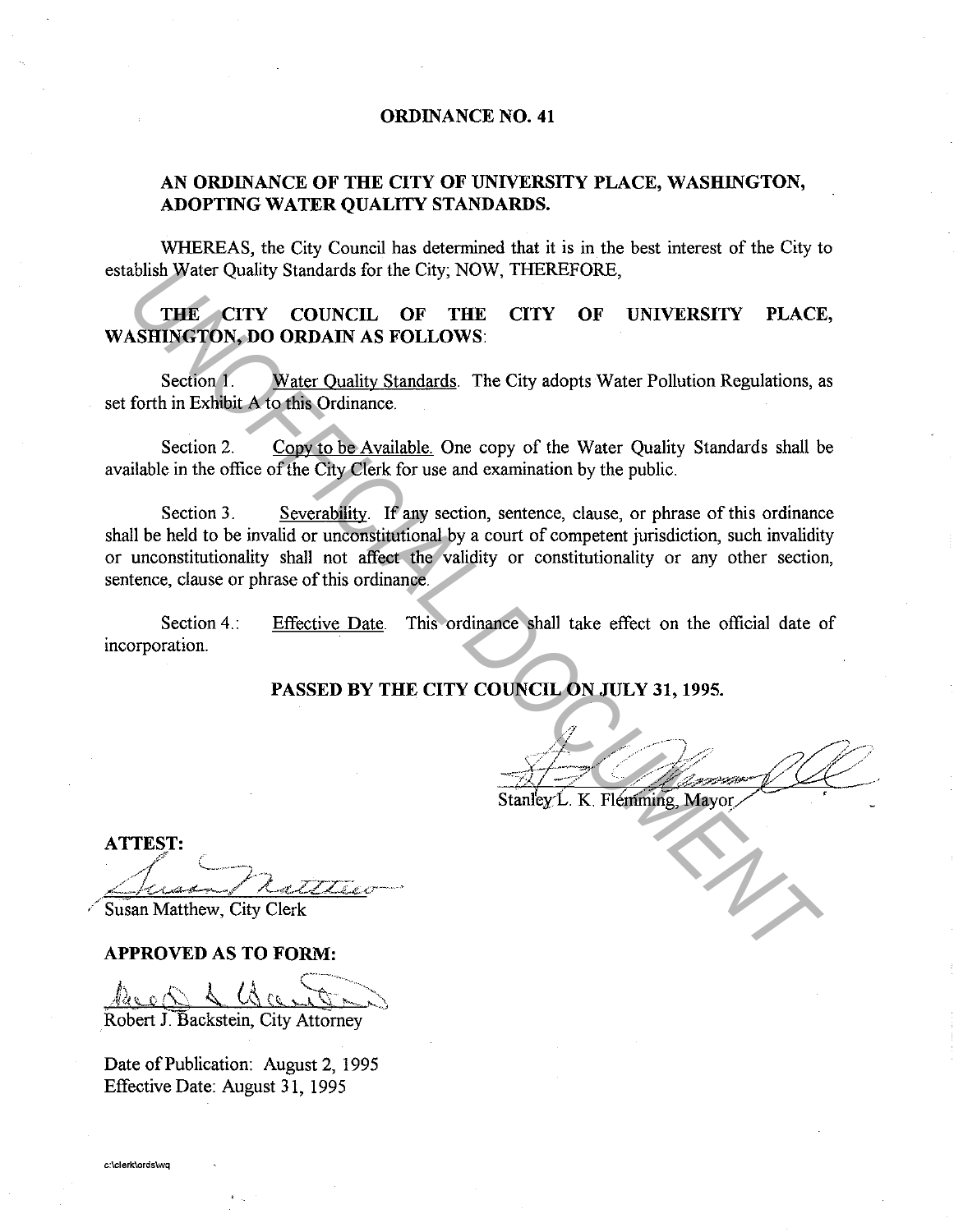# EXHIBIT A

# Chapter --.12 Water Pollution

#### Sections:

| .12.005                                                                                         | Purpose.                                         |
|-------------------------------------------------------------------------------------------------|--------------------------------------------------|
| $-12.015$                                                                                       | Definitions.                                     |
| .12.025                                                                                         | Discharges into City of University Place Waters. |
| .12.035                                                                                         | <b>Best Management Practices.</b>                |
| .12.045                                                                                         | Administration.                                  |
| .12.050                                                                                         | Enforcement.                                     |
| .12.060                                                                                         | Hazards.                                         |
| .12.070                                                                                         | <b>Criminal Penalty.</b>                         |
| $-12.080$                                                                                       | Civil Penalties for water quality.               |
| .12.090                                                                                         | Construction-intent.                             |
| .12.100                                                                                         | Effective date.                                  |
| .12.110                                                                                         | Severability.                                    |
|                                                                                                 |                                                  |
|                                                                                                 |                                                  |
| The purpose of this chapter is to protect the city's<br>.12.005<br>Purpose.                     |                                                  |
| surface and groundwater quality by providing minimum requirements for reducing and              |                                                  |
| controlling the discharge of contaminants. The City Council recognizes that water quality       |                                                  |
| degradation can result either directly from one discharge or through the collective impact      |                                                  |
| of many small discharges. Therefore, this chapter prohibits the discharge of contaminants       |                                                  |
| into surface and storm water and ground water, and outlines preventive measures to              |                                                  |
| restrict contaminants from entering such waters. These<br>measures include the                  |                                                  |
| implementation of best management practices (BMPs) by the residents of the City of              |                                                  |
| University Place.                                                                               |                                                  |
|                                                                                                 |                                                  |
| The City Council finds this chapter is necessary to protect the health, safety and welfare of   |                                                  |
| the residents of the City of University Place and the integrity of the City's resources for the |                                                  |
| benefit of all by: minimizing or eliminating water quality degradation; preserving and          |                                                  |
| enhancing the suitability of waters for recreation, fishing, and other beneficial uses; and     |                                                  |
| preserving and enhancing the aesthetic quality and biotic integrity of the water. The City      |                                                  |
| Council recognizes that implementation of this chapter is required under the federal Clean      |                                                  |

The City Council finds this chapter is necessary to protect the health, safety and welfare of the residents of the City of University Place and the integrity of the City's resources for the benefit of all by: minimizing or eliminating water quality degradation; preserving and enhancing the suitability of waters for recreation, fishing, and other beneficial uses; and preserving and enhancing the aesthetic quality and biotic integrity of the water. The City Council recognizes that implementation of this chapter is required under the federal Clean Water Act, 33 U.S.C.1251 et. seq. In meeting the intent of the Clean Water Act, the City Council also recognizes the importance of maintaining economic viability while providing necessary environmental protection and believes this chapter helps achieve both goals .

. 12.015 Definitions. The following definitions shall apply in the interpretation and enforcement of this chapter: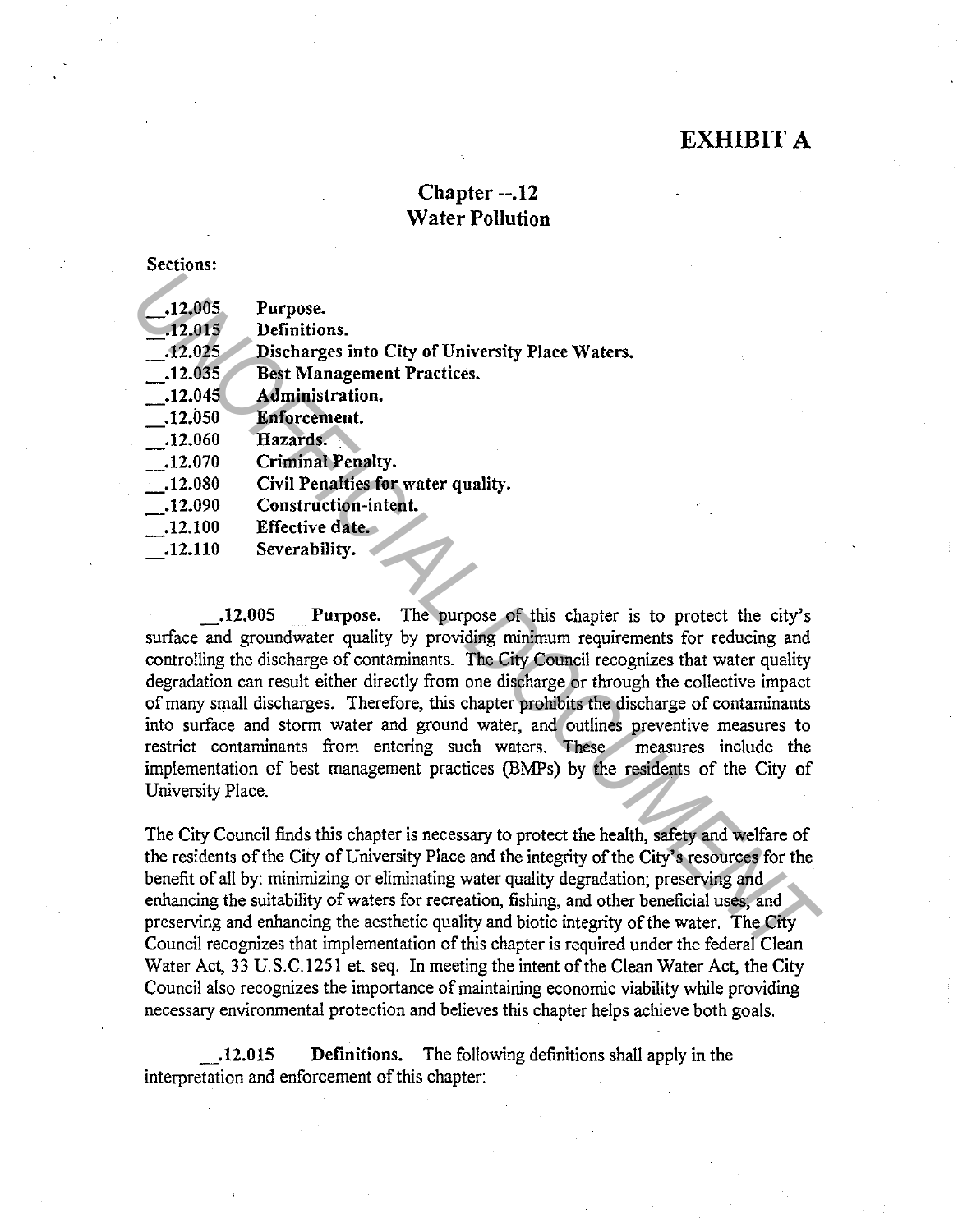"AKART" means an acronym for "all known, available, and reasonable methods of prevention, control, and treatment." AKART shall represent the most current methodology that can be reasonably required for preventing, controlling, or abating the pollutants associated with a discharge.

B. "Best of management practices" or "BMPs" mean the best available and reasonable physical, structural, managerial, or behavioral activities, that when used singly or in combination, eliminate or reduce the contamination of surface and/or ground waters.

"Chapter" means this chapter and any administrative rules and regulations adopted to implement this chapter.

D. "Clean Water Act" means 33 U.S.C. 1251 et. seq., as amended.

E. "City" means the City of University Place.

F. "Department" means the City of University Place Department of Planning.

G. "Director" means the director of the City of University Place Department of Planing, other department directors specified in enforcement procedures established pursuant to this chapter, or any duly authorized representatives of such directors.

H. "Discharge" means to throw, drain, release, dump, spill, empty, emit, or pour forth any matter to flow, run, or seep from land or be thrown, drained, released, dumped, spilled, emptied, emitted, or poured into water.

I. "Drainage facility" means the system that collects, conveys, and stores surface and stormwater conveyance and containment facilities including streams, pipelines, channels, ditches, swamps, lakes, wetlands, closed depressions, infiltration facilities, retention/detention facilities, erosion/sedimentation control facilities and other drainage structures and appurtenances, both natural and artificial. **UNITERATIVE THEORY THEORY CONSULT AND CONSULTERATIVE CONSULTERATIVE CONDITION OF THE CONDITION (CONSULTERATIVE)**<br> **UNITERATIVE CONSULTERATIVE CONSULTERATIVE CONSULTERATIVE CONSULTERATIVE CONSULTERATIVE CONSULTERATIVE CON** 

J. "Ground water" means all waters that exist beneath the land surface or beneath the bed of any stream, lake, or reservoir, or other body of surface water, whatever may be the geological formation or structure in which such water stands or flows, percolates or otherwise moves.

K. "National Pollutant Discharge Elimination System" or "NPDES" means the national program for controlling pollutants from point source discharges directly into waters of the U.S. under the Clean Water Act.

L. "National Pollutant Discharge Elimination System permit": means an authorization, license, or equivalent control document issued by the Environmental Protection agency or the Washington State Department of Ecology to implement the requirements of the NPDES program.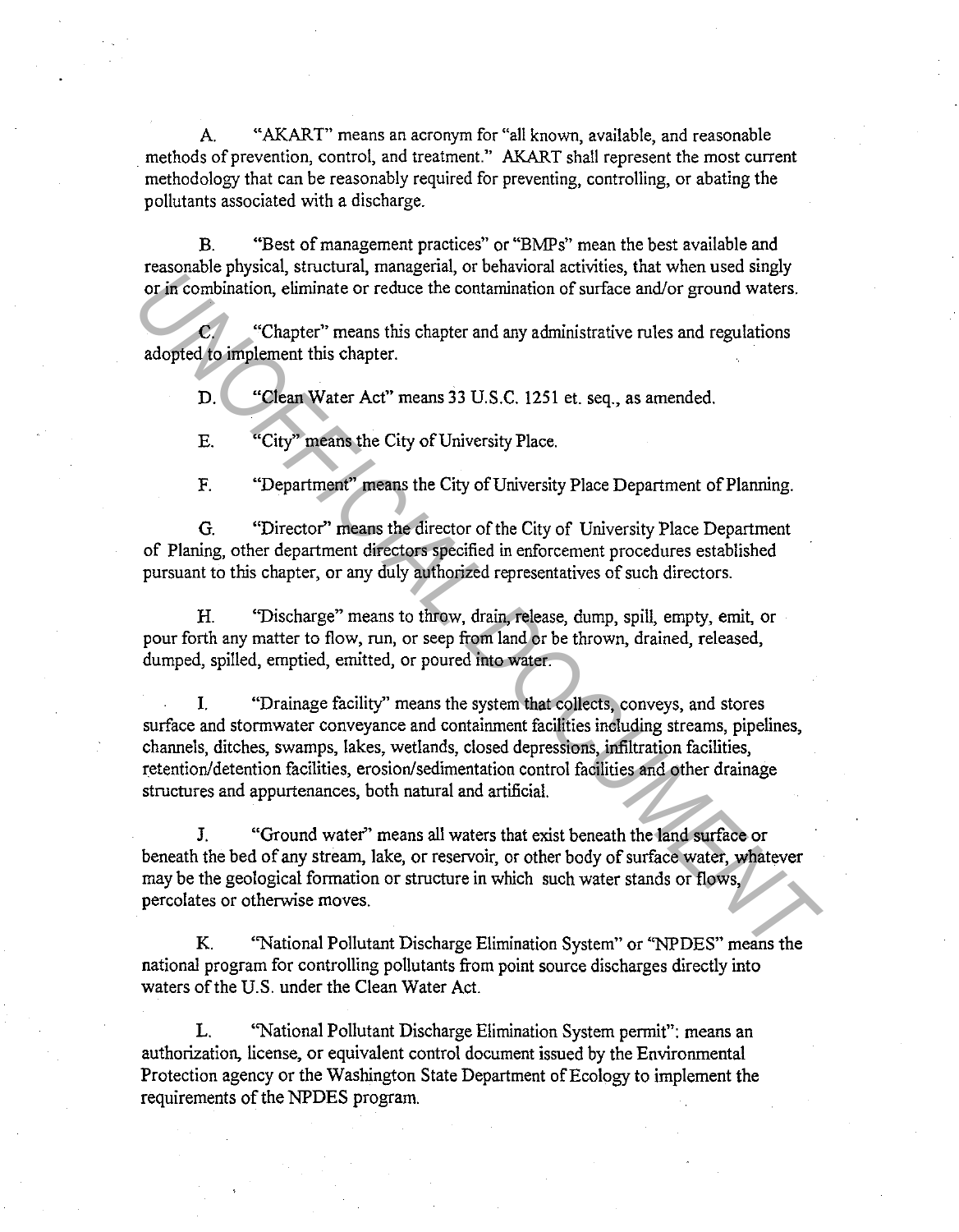M. "Person" means an individual, their agents or assigns; municipality; political subdivision; government agency; partnership; corporation; business; or any other entity.

N. "Source control BMP" means a BMP intended to prevent contaminants from entering surface and storm water and/or ground water including the modification of processes to eliminate the production or use of contaminants. Source control BMPs can be either structural or non-structural. Structural source control BMPs involve the construction of a physical structure on site, or other type of physical modification to a site; for example, building a covered storage area. A non-structural source control BMP involves the modification or addition of managerial or behavioral practices; for example, using less toxic alternatives to current products or sweeping parking lots. **Processes to eliminate the production or use of contaminants. Source control BMPs can constructed or non-structural Structural source control BMPs is volve the construction of a physical structure on site, or other type o** 

0. "State Waste Discharge Permit" means an authorization, license, or equivalent control document issued by the Washington State Department of Ecology in accordance with Chapter 173-216 Washington Administrative Code.

P. "Storm Water BMP Manual" or "manual" means the manual and supporting documents as appropriate describing best management practices, design, maintenance, procedures, and guidance which has been approved by the City of University Place City Council.

Q. "Surface and storm water" means water originating from rainfall and other precipitation that is found in drainage facilities, rivers, streams, springs, seeps, ponds, lakes and wetlands as well as shallow ground water.

R. Treatment BMP" means a BMP intended to remove contaminants once they are already contained in storm water. Examples of treatment BMPs include: oil/water separators, biofiltration swales, and wet-settling basins.

\_.12.025 Discharges into City of University Place Waters.

A. Prohibited discharges.

1. It is unlawful for any person to discharge any contaminants into surface and storm water, ground water or Puget Sound. Contaminants include, but are not limited, to the following:

a. trash or debris;

b. construction materials;

c. petroleum products including but not limited to oil, gasoline, grease, fuel oil, heating oil;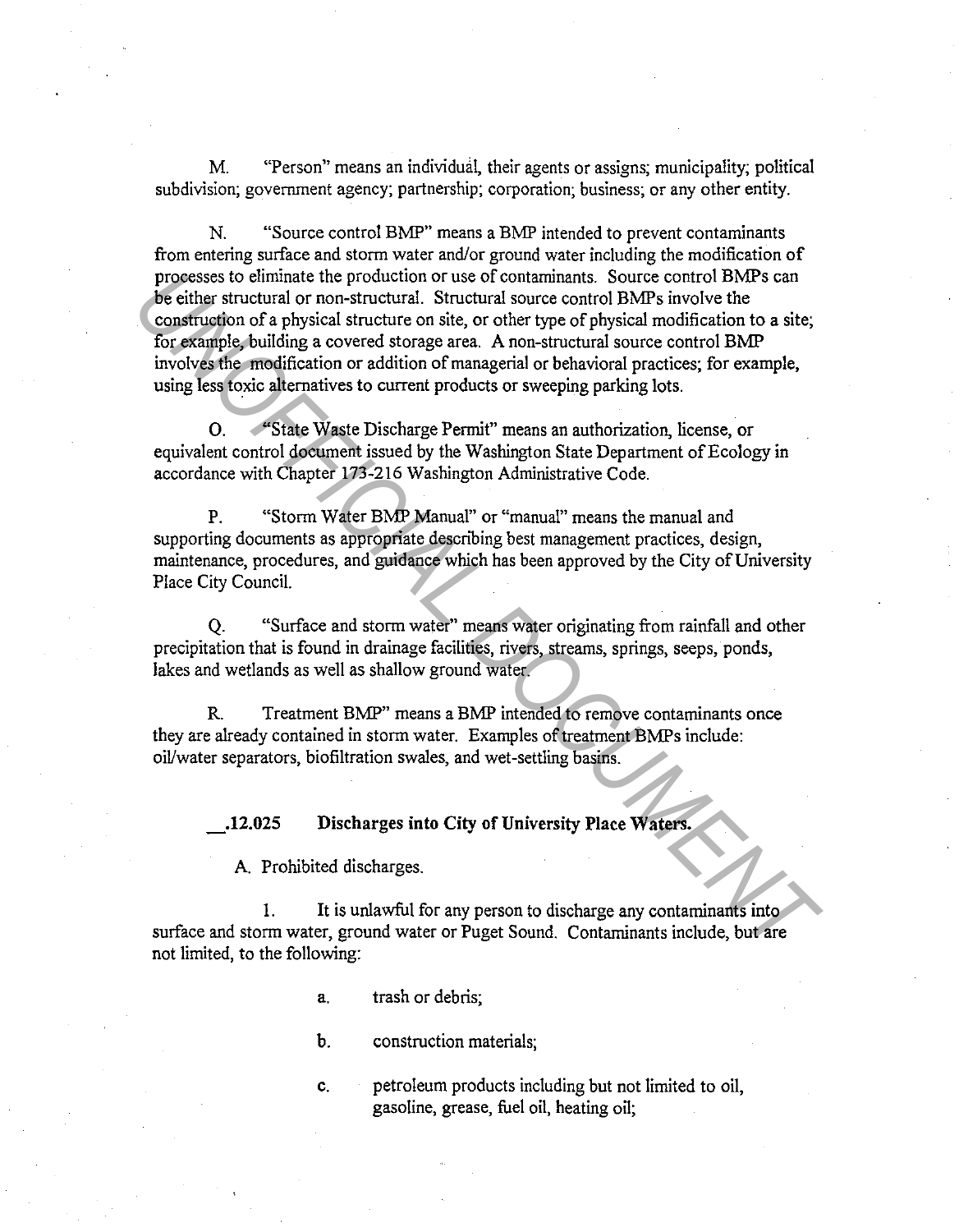- d. antifreeze and other automotive products;
- e. metals in either particulate or dissolved form;

f. flammable or explosive materials;

g. radioactive material;

h. batteries;

i. acids, alkalis, or bases;

j. paints, stains, resins, lacquers, or varnishes;

k. degreasers and/or solvents;

1. drain cleaners;

m. pesticides, herbicides, or fertilizers;

n. steam cleaning wastes;

o. soaps, detergents, or ammonia;

p. swimming pool backwash (diatomaceous earth); **Example 18 Exploration Containers**<br> **Example 18 Exceptionary and Solution**<br> **Example 18 Exceptions Containers**<br> **Examplementary and Solutions Containers**<br> **Examplementary and Solutions Containers**<br> **Examplementary and Sol** 

q. chlorine, bromine, and other disinfectants;

r. heated water;

s. domestic animal wastes;

t. sewage;

u. recreational vehicle waste;

v. animal carcasses;

w. food wastes;

x. bark and other fibrous materials;

y. collected lawn clippings, leaves, or branches;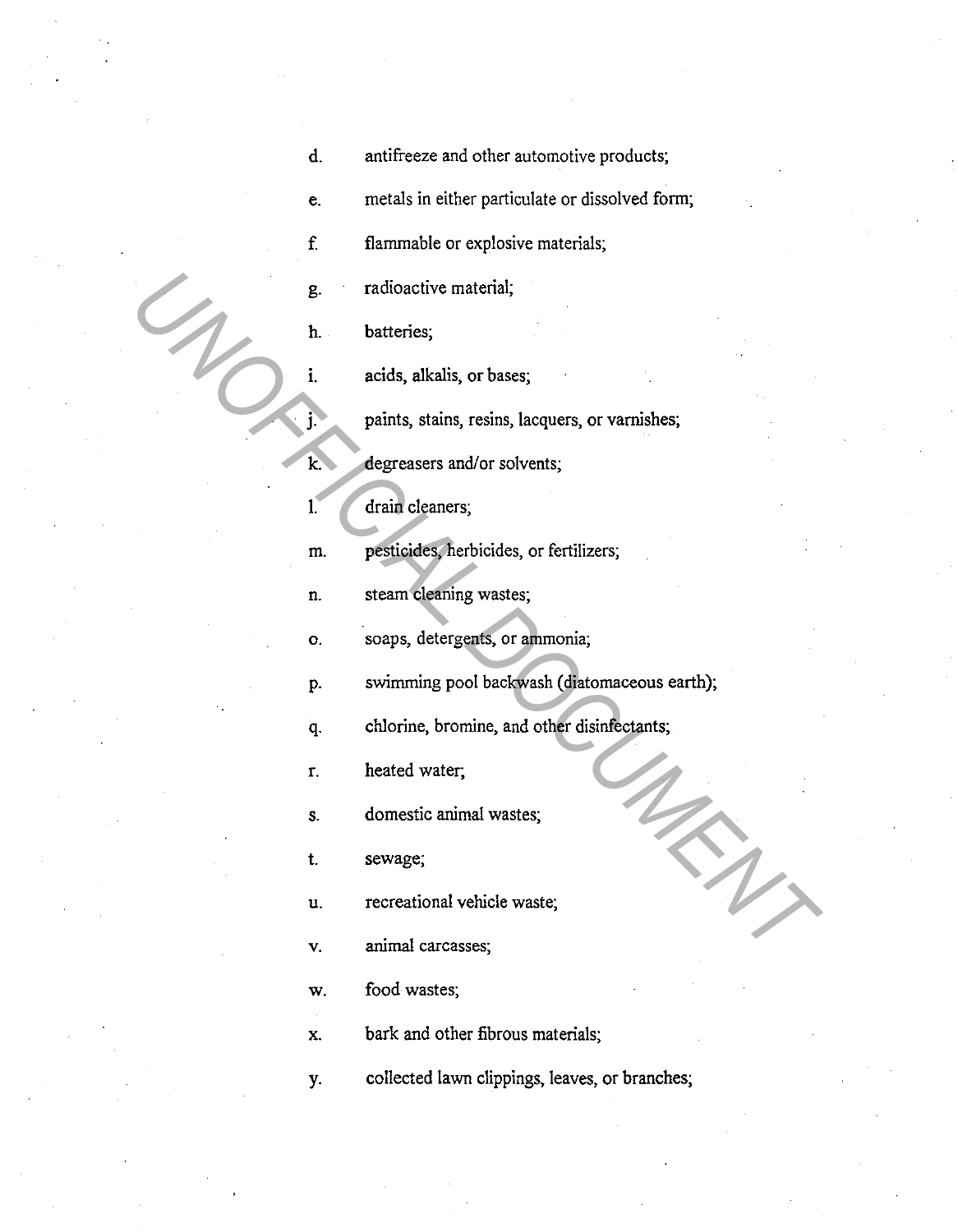z. silt, sediment, or gravel;

aa. dyes (except as stated in subsection C.1. or this section):

bb. chemicals, not normally found in uncontaminated water;

cc. any hazardous material or waste, not listed above.

2. Unlawful connections. Any connection, identified by the Director, that could convey anything not composed entirely of surface and storm water directly to surface and storm water or ground water is considered an unlawful connection and is prohibited with the following exceptions: connections conveying allowable discharges, connections conveying discharges pursuant to an NPDES permit (other than a NPDES storm water permit) or a State Waste Discharge Permit, and connections conveying effluent from onsite sewage disposal systems to subsurface soils. 2. Unlawful connections. Any connection, identified by the Director,<br>that could convey anything not composed entirely of surface and storm water directly to<br>surface and storm water directly to<br>probibited with the following

B. Allowable discharges. The following types of discharges shall not be considered prohibited discharges for the purpose of this chapter unless the Director of the Department of Planning determines that the type of discharge, whether singly or in combination with others, is causing significant contamination of surface and storm water or ground water:

- I. potable water:
- 2. potable water line flushing;
- 3. uncontaminated water from crawl space pumps or footing drains;
- 4. lawn watering;
- 5. residential car and boat washing;
- 6. dechlorinated swimming pool water;

7. materials placed as part of an approved habitat restoration or bank stabilization project;

8. natural uncontaminated surface water or ground water:

9. flows from riparian habitats and wetlands;

10. the following discharges from boats: engine exhaust, cooling waters, effluent from sinks, showers and laundry facilities and treated sewage from Type I and Type II marine sanitation devices; and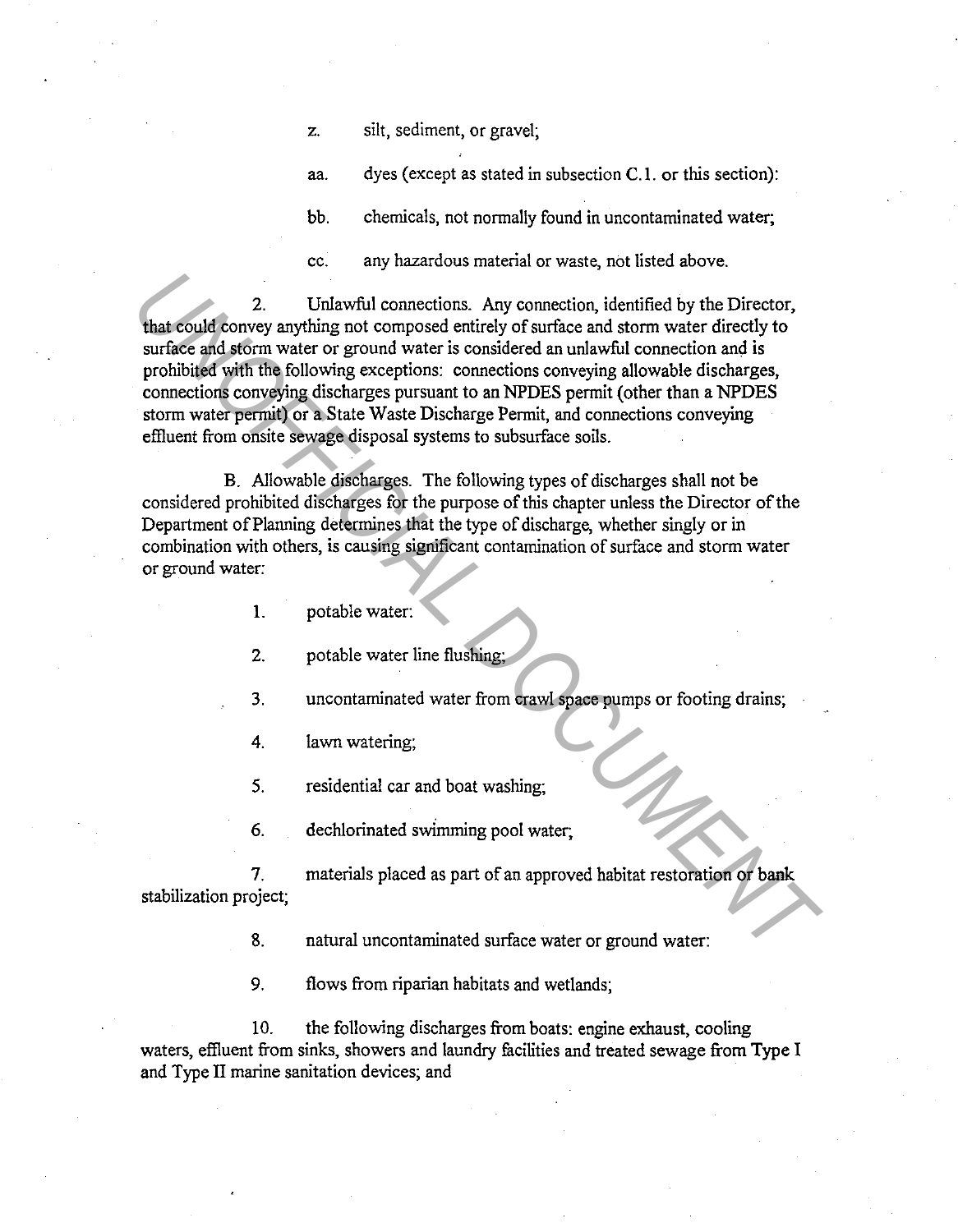11. other types of discharges as determined by the Director of the Department of Planning.

#### C. Exceptions.

1. Dye testing is allowable but requires verbal notification to the Department of Community Development at least one day prior to the date of test; provided, however, the Pierce County Health Department is exempt from this requirement.

If a person has properly designed, constructed, implemented and is maintaining BMPs, and is carrying out AKART as required by this chapter and in the Storm Water BMP Manual, and contaminants continue to enter surface and storm water or ground water; or the person can demonstrate that there is no additional contaminants being discharged from the site above the background conditions of the water entering the site; that person shall not be in violation of subsection A of this section. Such person however, is still liable for prohibited discharges through unlawful connections, dumping, spills, improper maintenance of BMPs, or other discharges that allow contaminants to enter surface and storm water or ground water. **Provided, however, the Pierce County Health Department is exempt from this<br>
<b>Provided, however, the Pierce County Health Department is exempt from this<br>
requirement.**<br> **IVAPs, and is carrying out AKART as required by this** 

3. Emergency response activities or other actions that must be undertaken immediately or within a time too short to allow full compliance with the Chapter, to avoid an imminent threat to public health or safety, shall be exempt from this section. The Director of the Department of Planning may specify actions that qualify for this exception in City procedures. The person responsible for emergency response activities should take steps to ensure that the discharges resulting from such activities are minimized to the greatest extent possible. In addition, this person shall evaluate BMPs and the site plan, where applicable, to restrict recurrence.

### \_.12.035 Best management practices.

A. Best management practices.

1. The City Council understands that the Pierce County Surface Water Management Division is developing a Storm Water Best Management Practices Manual. The manual shall present BMPs and procedures for existing facilities and activities and for new development activities not covered by the City's Surface Water Design Manual. The manual shall describe the types of regulated activities; the types of contaminants generated by each activity, and the contaminant's effect on water quality; the required source control BMPs and available treatment BMPs; and a schedule for BMP implementation.

2. Once the manual is completed, the City Council will review and may adopt the manual as the City's BMP Manual. If adopted, the Director will be charged with the implementation of the manual.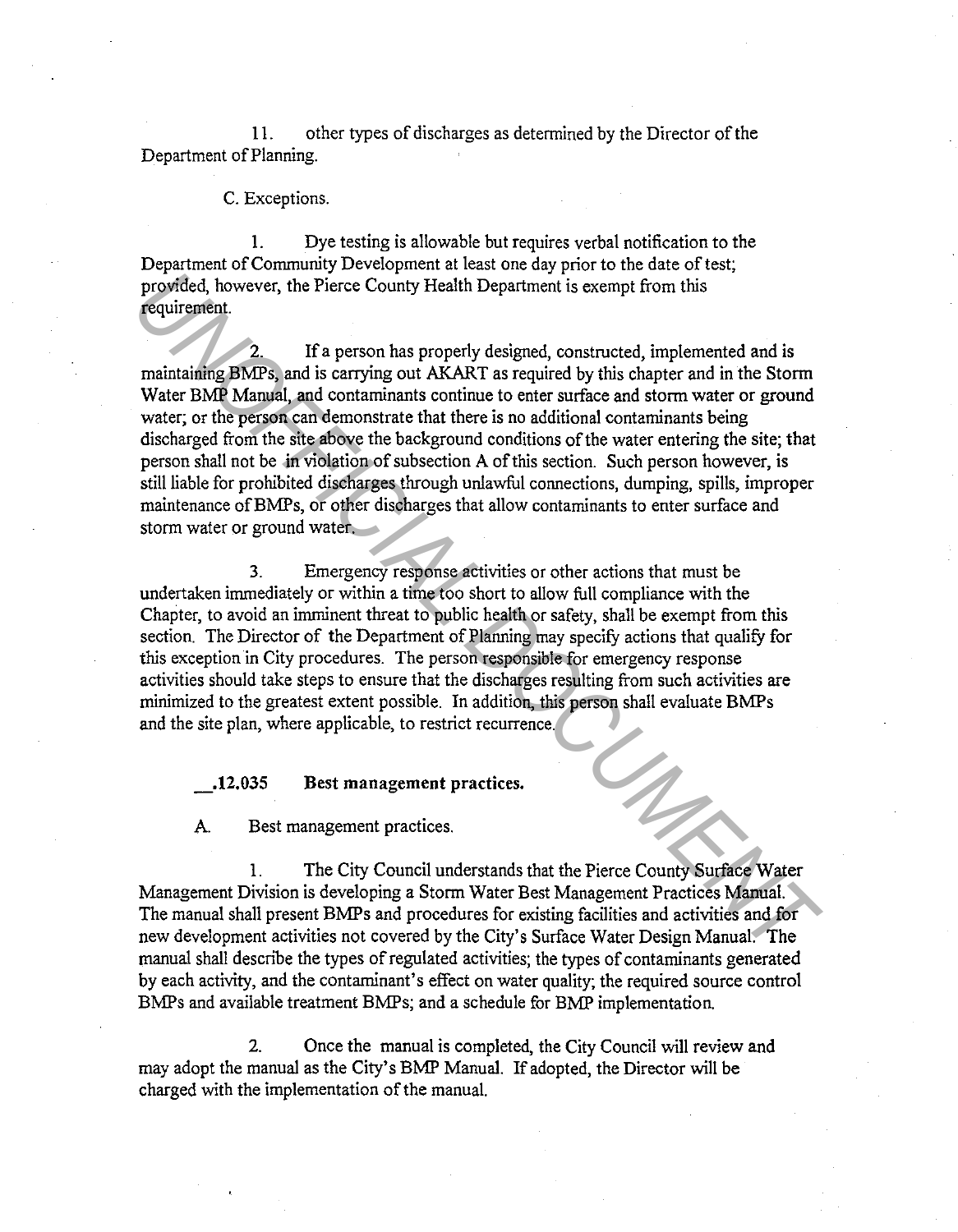3. In applying the CMP manual, the Director shall first require that implementation of source control BMPs. If these are not sufficient to prevent contaminants from entering surface and storm water or ground water, the director may require implementation of treatment BMPs, utilizing AKART. The City will provide available technical assistance, materials and information on outside financial assistance options to persons required to comply with this chapter.

## Exemptions.

1. Persons implementing BMPs through another federal, state or local program will not be required to implement the BMPs prescribed in the City's manual, unless the Director determines the alternative BMPs to be ineffective at reducing the discharge or contaminants. If the other program requires the development of a plan, the person shall make their plan available to the City upon request. Persons who qualify for exemptions include, but are not limited to, persons who are:

Required to obtain a general or individual NPDES permit for storm water discharges from the Washington State Department of Ecology;

b. Implementing and maintaining, as scheduled, a Pierce County conservation District-approved farm management plan;

c. Permitted under a Washington State Department of Ecology NPDES general or individual permit for commercial dairy operations;

d. Implementing BMPs in compliance with the City's Zoning Ordinance - Development Standards: Animals, Home Occupation, Home Industry;

e. Implementing BMPs in compliance with the management program of the county's municipal NPDES permit;

f Engaged in forest practices, with the exception of [Class IV, and Class IVA Special general forest practices. This section will apply to Class IV general] forest practices occurring on lands platted after January 1, 1960, or on lands being converted to another use, or where [the activity is taking place in areas designated by the Washington State Department of Natural Resources as "lands with a likelihood of future conversion"; or] regulatory authority is otherwise provided to local government bv RCW 76.09.240: or **Exemptions.**<br> **INFRECTION TO A DETENT INTEREF (SECUTE ANCE AND FORTIFY AT THE USE THE USE AND FORTABLY AND FRESP (SECUTE AND FRESP INCRETED AND THE SUPPOSE OF THE SUPPOSE OF THE SUPPOSE THE SUPPOSE OF THE PROPERT INTERET** 

g. Identified by the Director of the Department of Planning as being exempt from this section.

2. Persons conducting normal single family residential activities will not be required to implement the BMPs prescribed in the City's manual, unless the Director determines that these activities pose a hazard to public health, safety, or welfare;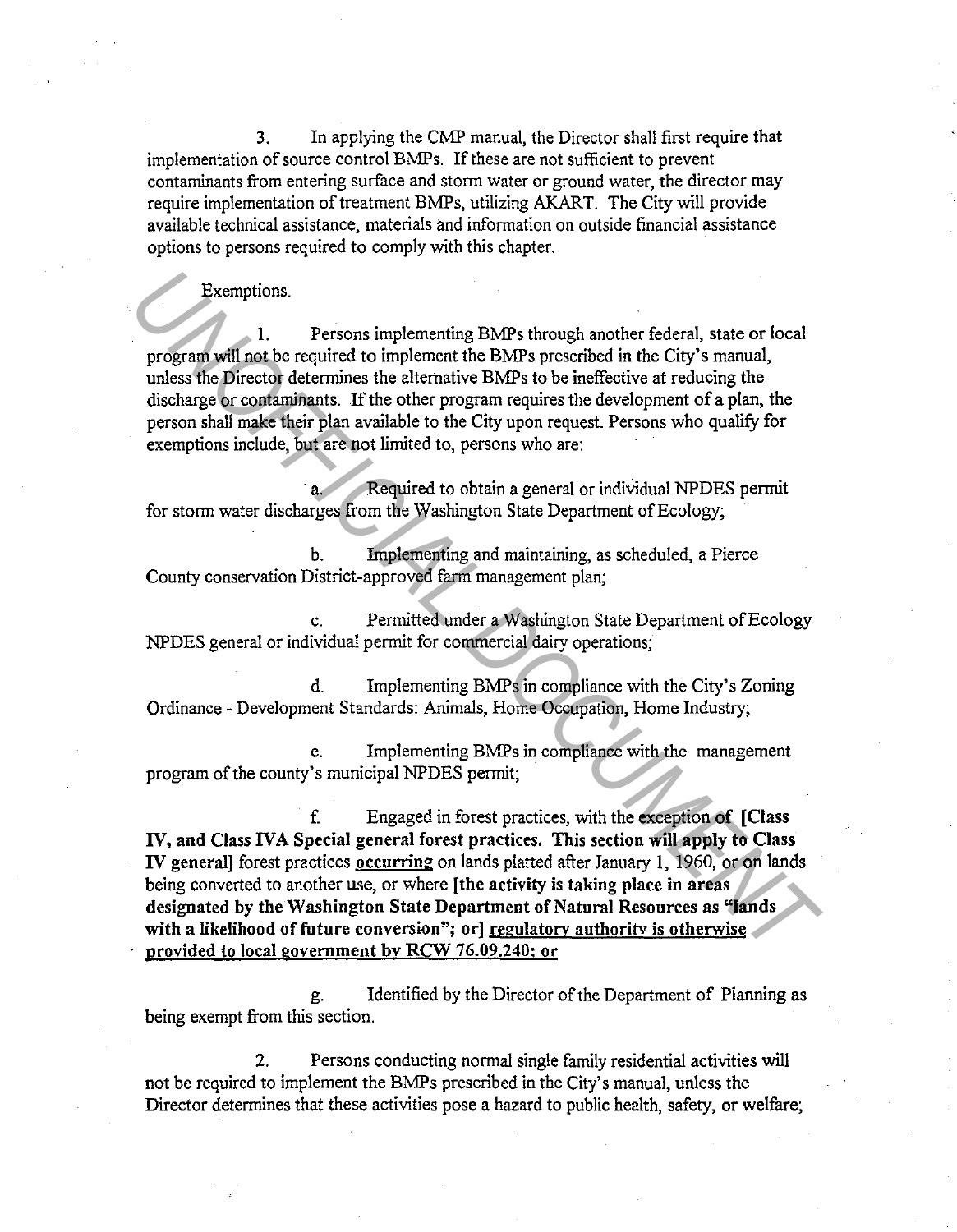endanger any property; or adversely affect the safety and operation of City right-of-way, utilities, and/or other property owned or maintained by the City. The City Council intends to consider the application of BMPs to single family residential activities after completion of the Storm Water BMP Manual

\_.12.045 Administration. The director is authorized to promulgate and adopt administrative rules and regulations for the purpose of implementing and enforcing the provisions of this chapter. The Director will coordinate the implementation and enforcement of this chapter. The Director will coordinate the implementation and enforcement of this chapter with relevant departments of Pierce County government as well as neighboring cities.

## \_.12.050 Enforcement.

A. The Director is authorized to carry out enforcement actions pursuant to the enforcement and penalty provisions of the City's Enforcement Ordinance. [The Director is authorized to enforce against prohibited discharges resulting from unlawful connections and intentional acts, such as dumping, immediately upon the effective date of this chapter. The Director will be authorized to enforce against all other prohibited discharges upon the effective date of the Storm Water BMP Manual.] **Example 11 (2000)**<br>**Example and the strate of the strate of the purpose of implementing and enforcing<br>the propositions of this chapter. The Director will coordinate the implementation and<br>enforcement of this chapter. The** 

B. The Director shall gain compliance with this chapter by requiring the implementation ofBMPs and, when necessary, AK.ART. The Director shall initially rely on education and informational assistance as much as possible to gain compliance with this chapter, unless the Director determines a violation is a result of a flagrant act that should be addressed through immediate penalties or poises a hazard as defined in the Hazards section (Section .12.060).

C. The Director shall develop and implement additional enforcement procedures. These procedures shall indicate how the City will investigate and respond to reports or instances of noncompliance with this chapter and shall identify by title the official(s) responsible for implementing the enforcement procedures.

D. The Director is authorized to make such inspections and take such actions as may be required to enforce the provisions of this chapter.

1. The Director may observe best management practices or examine or sample surface and storm water or ground water as often as may be necessary to determine compliance with this chapter. Whenever an inspection of a property is made, the findings shall be recorded and a copy of the inspection report shall be furnished to the owner or the person in charge of the property after the conclusion of the investigation and completion of the inspection report.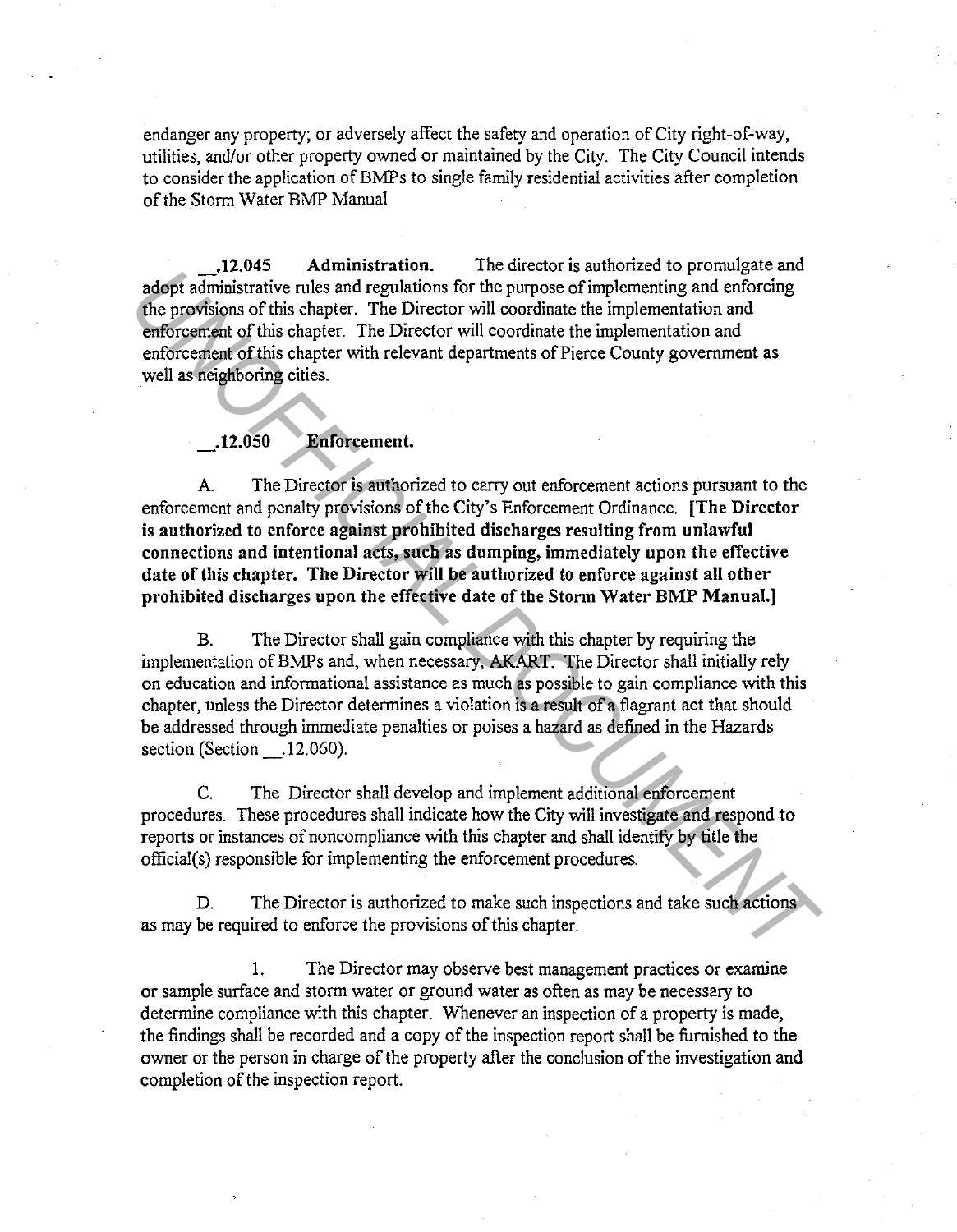2. When the Director has reason to believe that any person is violating this chapter, the Director may require the violator to sample and analyze any discharge, surface and storm water, ground water, and/or sediment, in accordance with sampling and analytical procedures or requirements determined by the Director. If the violator is required to complete this sampling and analysis, a copy of the analysis shall be provided to the Department of Community Development.

E. In addition to any other penalty or method of enforcement, the prosecuting attorney may bring actions for injunctive or other relief to enforce this chapter .

• 12.060 Hazards. Whenever the Director determines that any violation of this chapter poses a hazard to public health, safety, or welfare; endangers any property; or adversely affects the safety and operation of City right-of-way, utilities, and/or other property owned or maintained by the county or City; the person holding title to the subject property, and/or other person or agent in control of said property, upon receipt of notice in writing from the Director shall within the period specified therein address the cause of the hazardous situation in conformance with the requirements of this chapter.

Notwithstanding any other provisions of this chapter, whenever it appears to the Director that conditions covered by this chapter exist requiring immediate action to protect the public health and/or safety, the Director is authorized to enter at all times in or upon any such property, public or private, for the purpose of inspecting and investigating such emergency conditions. The Director may without prior notice order the immediate discontinuance of any activity leading to the emergency condition. Failure to comply with such order shall constitute a misdemeanor as specified in the City's Enforcement Ordinance. **Example 1** In addition to any other penalty or method of enforcement, the prosecuting<br>**2006 UNARCOCUMENT INTERENT CONSULTER CONSULTER** (the solution of this chapter posses a lazard to public health, safety, or welfare,

\_.12.070 Criminal penalty. Any willful violation of an order issued pursuant to Section \_.12.050 or Section \_.12.060 of this chapter for which a criminal penalty is not prescribed by state law is a misdemeanor.

\_.12.080 Civil penalties for water quality. The enforcement provisions for water quality are intended to encourage compliance with this chapter. To achieve this, violators will be required to take corrective action and comply with the requirements of this chapter, and may be required to pay a civil penalty for the redress of ecological, recreational, and economic values lost or damaged due to the unlawful action.

A. The provisions in this section are in addition to and not in lieu of any other penalty, sanction or right of action provided by law.

B. Any person in violation of this chapter shall be subject to civil penalties assessed as follows: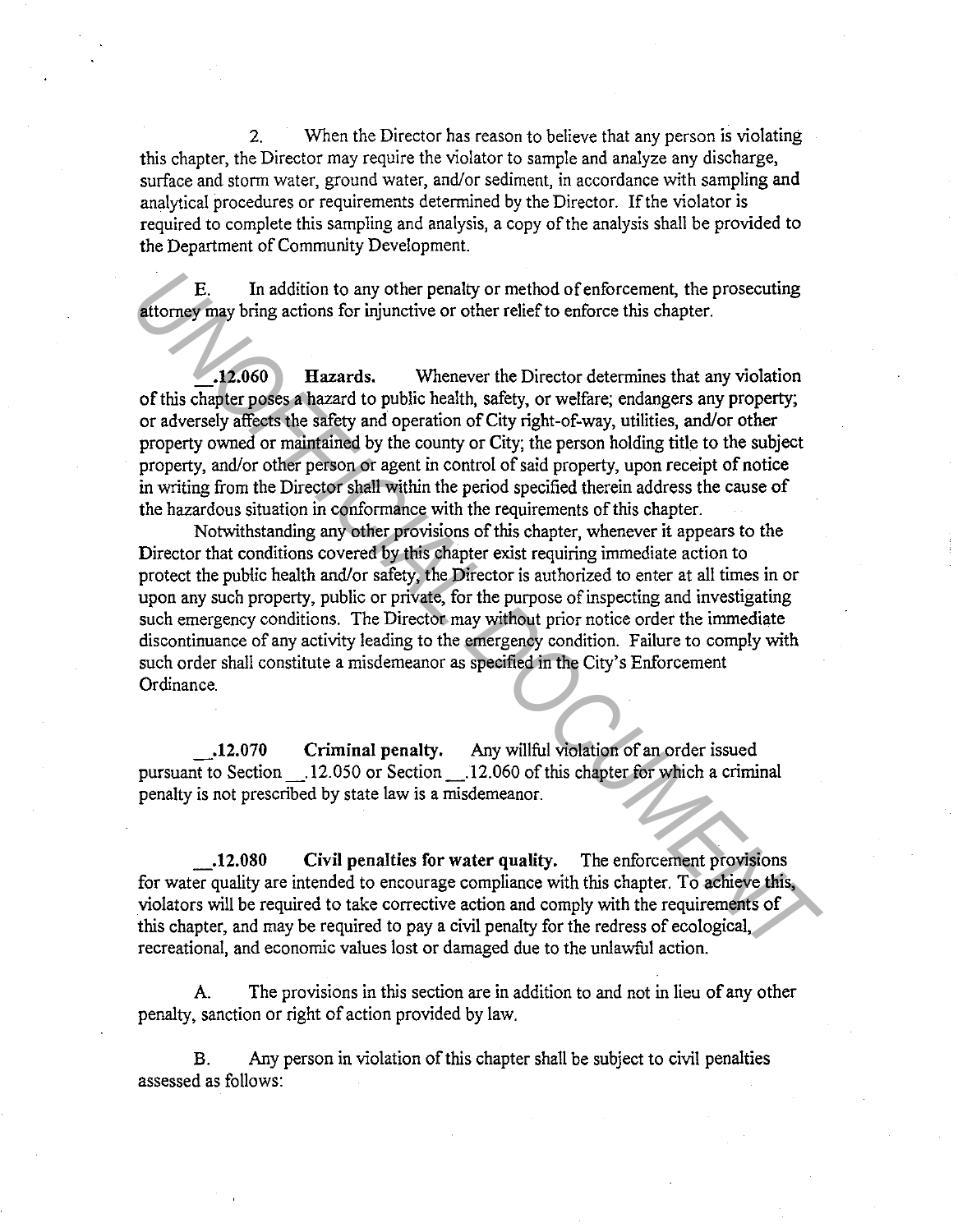1. an amount reasonable determined by the Director to be equivalent to the economic benefit the violator derives from the violation as measured by: the great of the resulting increase in market value of the property or business value received by the violator, or savings of construction or retrofitting costs realized by the violator performing any act in violation of this chapter; and

2. an amount, not to exceed \$25,000, that is reasonable based upon the nature and gravity of the violation and the cost to the City of enforcing this chapter against the violator.

Any person who, through an act of commission or omission, aids or abets in a violation shall be considered to have committed the violation for the purposes of the civil penalty.

D. Each violator is jointly and severally liable for a violation of this chapter. The Director may take enforcement action, in whole or in pat, against any violator. The decisions whether to take enforcement action, what type of action to take, and which person to take action against, are all entirely within the Director's discretion. Factors to be used in taking such enforcement actions shall be:

- I. Awareness of the violation;
- 2. Ability to correct the violation;
- 3. Cooperation with government agencies;

4. Degree of impact or potential threat to water or sediment quality, human health, or the environment.

In the event more than one person is determined to have violated the provisions of this chapter, all applicable civil penalties may be imposed against each person, and recoverable damages, costs, and expenses may be allocated among the persons on any equitable basis. Factors that may be considered in determining an equitable allocation include: **Example 18 and 18 and 18 and 18 and 18 and 18 and 18 and 18 and 18 and 18 and 18 and 18 and 18 and 18 and 18 and 18 and 18 and 18 and 18 and 18 and 18 and 18 and 18 and 18 and 18 and 18 and 18 and 18 and 18 and 18 and 18** 

- 1. Awareness of the violation
- 2. Ability to correct the violation;
- 3. Ability to pay damages, costs and expenses;
- 4. Cooperation with government agencies;

5. Degree of impact or potential threat to water or sediment quality, human health, or the environment.